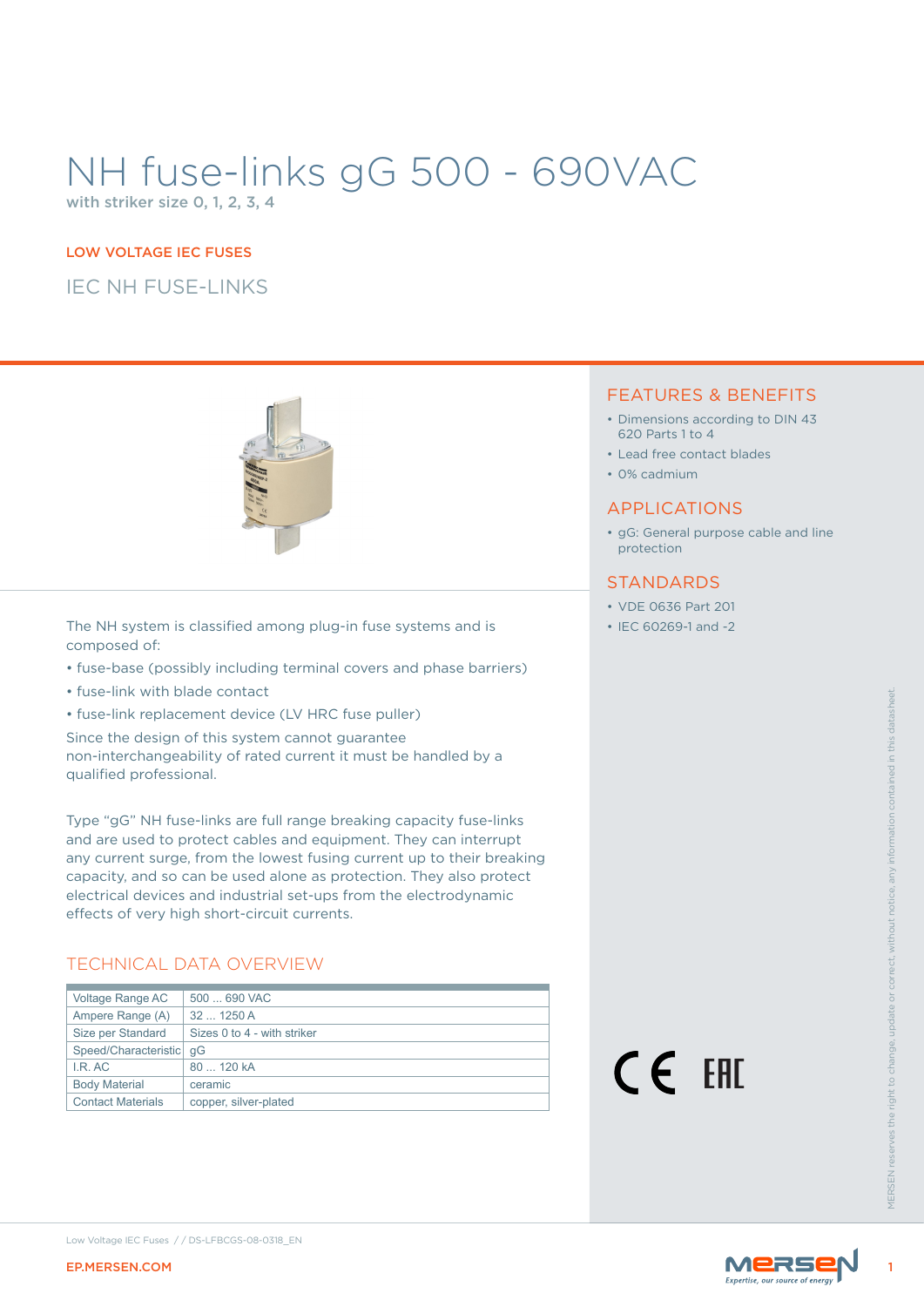### PRODUCT RANGE



NH0GG50V160P-2



Item numbe

Item number Rated voltage AC<br>(IEC)

Catalog number

Catalog number



NH1GG50V355P-2



NH2GG50V400P-2



#### **Size 2 gG with striker**

**Size 1 gG with striker**

|                | Catalog<br>number                | <b>Item</b><br>number | <b>Rated voltage AC</b><br>(IEC) | Rated current In | <b>Rated breaking</b><br>capacity AC | <b>Power dissipation</b><br>at <sub>h</sub> | Package | Weight                 |
|----------------|----------------------------------|-----------------------|----------------------------------|------------------|--------------------------------------|---------------------------------------------|---------|------------------------|
|                | NH2GG69V125P-2                   | W212102               | 690 V                            | 125 A            | 80 kA                                | 9.5 W                                       | 3       | $0.56$ kg              |
|                | NH2GG69V160P-2                   | L212622               | 690 V                            | 160 A            | 80 kA                                | 11.5 W                                      | 3       | $0.56$ kg              |
|                | NH2GG69V200P-2                   | Y213139               | 690 V                            | 200 A            | 80 kA                                | 14.5 W                                      | 3       | $0.56$ kg              |
| NH2GG50V400P-2 | NH2GG69V224P-2                   | Q213638               | 690 V                            | 224 A            | 80 kA                                | 16 W                                        | 3       | $0.56$ kg              |
|                | NH2GG69V250P-2                   | T214147               | 690 V                            | 250 A            | 80 kA                                | 17.5 W                                      | 3       | $0.56$ kg              |
|                | NH2GG69V315P-2                   | X214656               | 690 V                            | 315 A            | 80 kA                                | 23 W                                        | 3       | $0.56$ kg              |
|                | NH2GG50V355P-2                   | E215675               | 500 V                            | 355 A            | 120 kA                               | 25 W                                        | 3       | $0.56$ kg              |
|                | NH2GG50V400P-2                   | K216186               | 500 V                            | 400 A            | 120 kA                               | 29 W                                        | 3       | $0.56$ kg              |
|                | NH2GG50V500P-2   W217208         |                       | 500 V                            | 500 A            | 120 kA                               | 39 W                                        | 3       | $0.56$ kg              |
|                | NH3GG69V355P-2   L218234         |                       | 690 V                            | 355 A            | 80 kA                                | 25 W                                        | 3       | $0.87$ kg              |
|                | NH3GG69V315P-2                   | B217719               | 690 V                            | 315 A            | 80 kA                                | 23 W                                        | 3       | $0.87$ kg              |
|                |                                  |                       |                                  |                  | 80 kA                                | 29 W                                        | 3       | $0.87$ kg              |
|                |                                  |                       |                                  |                  |                                      |                                             |         |                        |
|                | NH3GG69V400P-2                   | Z218752               | 690 V                            | 400 A            |                                      |                                             |         |                        |
| NH3GG50V630P-2 | NH3GG69V500P-2<br>NH3GG50V630P-2 | N219271<br>Q219802    | 690 V<br>500 V                   | 500 A<br>630 A   | 80 kA<br>120 kA                      | 39 W<br>47 W                                | 3<br>3  | $0.87$ kg<br>$0.87$ kg |

Rated current  $I_n$  Rated breaking

NH0GG69V32P-2 P213637 690 V 32 A 80 kA 3.7 W 3 0.28 kg NH0GG69V35P-2 S214146 690 V 35 A 80 kA 4 W 3 0.28 kg NH0GG69V40P-2 W214655 690 V 40 A 80 kA 4.5 W 3 0.28 kg NH0GG69V50P-2 B215166 690 V 50 A 80 kA 5.2 W 3 0.28 kg NH0GG69V63P-2 D215674 690 V 63 A 80 kA 6.2 W 3 0.28 kg NH0GG69V80P-2 J216185 690 V 80 A 80 kA 7.5 W 3 0.28 kg NH0GG69V100P-2 H216690 690 V 100 A 80 kA 8.5 W 3 0.28 kg NH0GG50V125P-2 V217207 500 V 125 A 120 kA 10.7 W 3 0.28 kg NH0GG50V160P-2 A217718 500 V 160 A 120 kA 13.5 W 3 0.28 kg NH0GG50V200P-2 K218233 500 V 200 A 120 kA 15 W 3 0.28 kg

Rated voltage AC  $\Big|$  Rated current  $I_n$   $\Big|$  Rated breaking (IEC)

NH1GG50V355P-2 W211067 500 V 355 A 120 kA 28 W 3

NH1GG69V80P-2 Y218751 690 V 80 A 80 kA 6.9 W 3 0.35 kg NH1GG69V100P-2 M219270 690 V 100 A 80 kA 8.1 W 3 0.35 kg NH1GG69V125P-2 P219801 690 V 125 A 80 kA 9.6 W 3 0.35 kg NH1GG69V160P-2 Z222478 690 V 160 A 80 kA 11.9 W 3 0.35 kg NH1GG69V200P-2 R223000 690 V 200 A 80 kA 14.9 W 3 0.35 kg NH1GG50V224P-2 Y200788 500 V 224 A 120 kA 16.7 W 3 0.35 kg NH1GG50V250P-2 Q201333 500 V 250 A 120 kA 18.7 W 3 0.35 kg NH1GG50V315P-2 Z201847 500 V 315 A 120 kA 25 W 3 0.35 kg<br>NH1GG50V355P-2 W211067 500 V 355 A 120 kA 28 W 3 0.35 kg

capacity AC

Rated breaking

Power dissipation | Package | Weight

Power dissipation | Package | Weight<br>at I<sub>n</sub>



#### **Size 3 gG with striker**

| Catalog<br>number              | <b>Item</b><br>number | Rated voltage AC<br>(IEC) | Rated current In | <b>Rated breaking</b><br>capacity AC | <b>Power dissipation</b><br>at I <sub>n</sub> | Package | Weight  |
|--------------------------------|-----------------------|---------------------------|------------------|--------------------------------------|-----------------------------------------------|---------|---------|
| NH3GG69V315P-2   B217719       |                       | 690 V                     | 315 A            | 80 kA                                | 23 W                                          |         | 0.87 kg |
| NH3GG69V355P-2   L218234       |                       | 690 V                     | 355 A            | 80 kA                                | 25 W                                          | 3       | 0.87 kg |
| NH3GG69V400P-2   Z218752       |                       | 690 V                     | 400 A            | 80 kA                                | 29 W                                          | 3       | 0.87 kg |
| NH3GG69V500P-2   N219271       |                       | 690 V                     | 500 A            | 80 kA                                | 39 W                                          |         | 0.87 kg |
| NH3GG50V630P-2   Q219802 500 V |                       |                           | 630 A            | 120 kA                               | 47 W                                          |         | 0.87 kg |

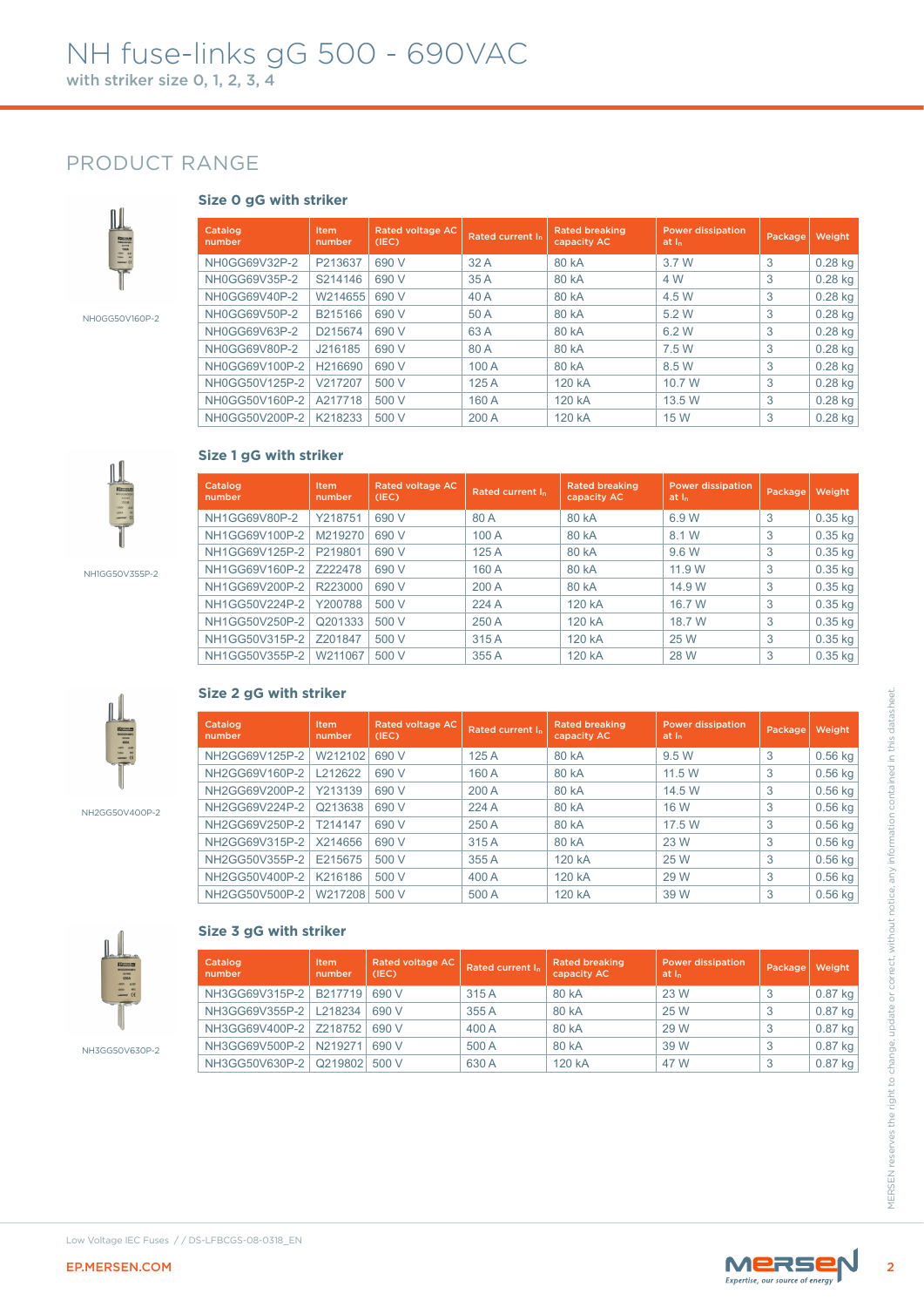### PRODUCT RANGE

#### **Size 4 gG with striker**

| Catalog<br>number | Item<br>number | Rated voltage<br>AC (IEC) | Rated current In | <b>Rated breaking</b><br>capacity AC | <b>Power dissipation</b><br>at I <sub>n</sub> | Package | Weight   |
|-------------------|----------------|---------------------------|------------------|--------------------------------------|-----------------------------------------------|---------|----------|
| NH4GG69V500P-2    | S1000079       | 690 V                     | 500 A            | 120 kA                               | 40 W                                          |         | $2.2$ kg |
| NH4GG69V630P-2    | T1000080       | 690 V                     | 630 A            | 120 kA                               | 53 W                                          |         | $2.2$ kg |
| NH4GG69V800P-2    | V1000081       | 690 V                     | 800 A            | 120 kA                               | 68 W                                          |         | $2.2$ kg |
| NH4GG50V1000P-2   | W1000082       | 500 V                     | 1000 A           | 120 kA                               | 65 W                                          |         | $2.2$ kg |
| NH4GG50V1250P-2   | X1000083       | 500 V                     | 1250 A           | 120 kA                               | 61 W                                          |         | $2.2$ kg |

### TECHNICAL DATA

|                          | Size O       | Size 1       | Size 2                                                                  | Size 3       | Size 4 gG with striker                |
|--------------------------|--------------|--------------|-------------------------------------------------------------------------|--------------|---------------------------------------|
| <b>Size</b>              |              |              |                                                                         |              |                                       |
| Rated current            | 32  200 A    | 80  355 A    |                                                                         |              | 125  500 A   315  630 A   500  1250 A |
| Rated voltage AC         |              |              | $500$ 690 V   500 $$ 690 V   500 $$ 690 V   500 $$ 690 V   500 $$ 690 V |              |                                       |
| <b>Indication System</b> | with striker | with striker | with striker                                                            | with striker | with striker                          |
| Package                  |              |              |                                                                         |              |                                       |



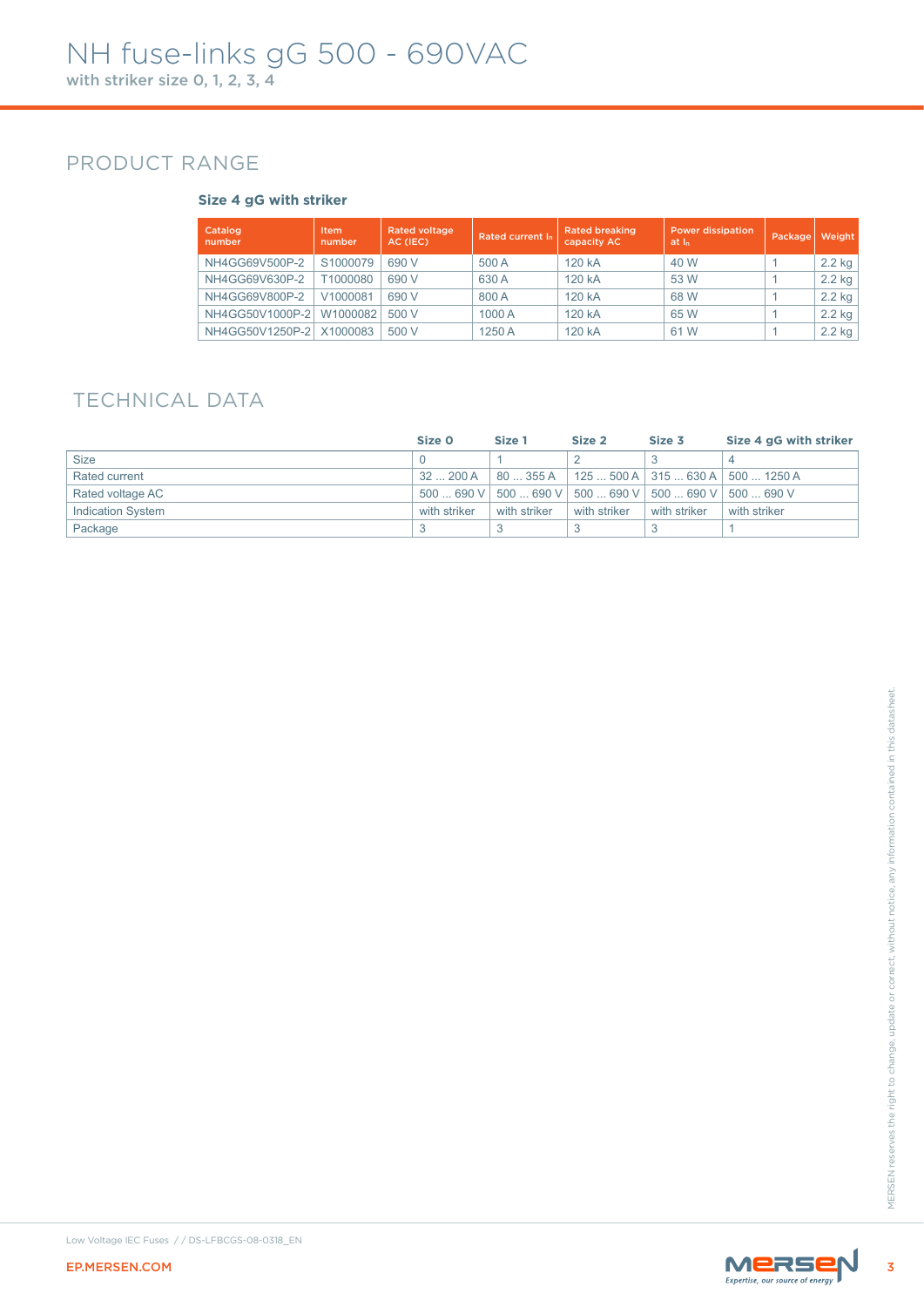#### **Size 0-1-2-3, 690V gG**



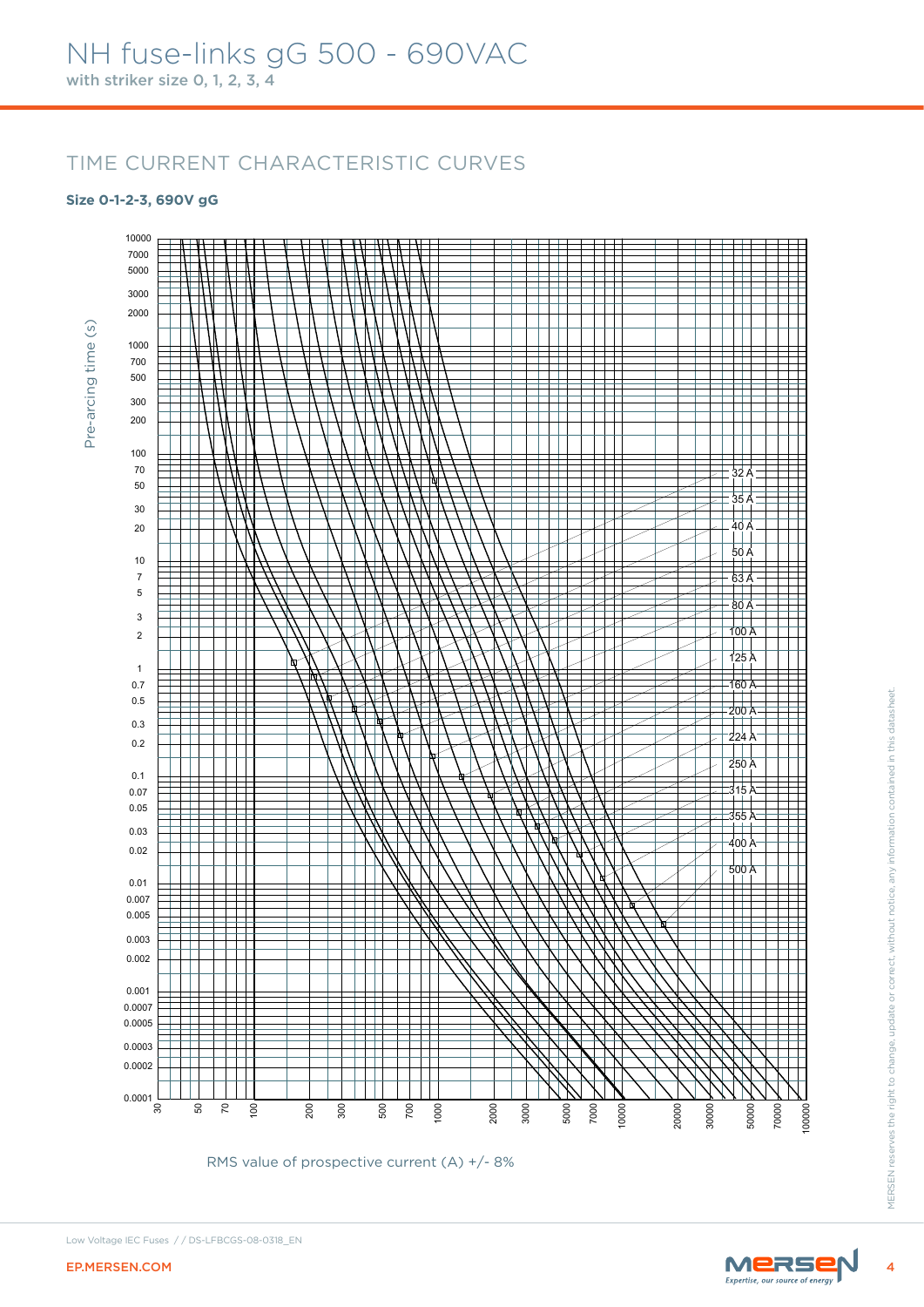#### **Size 4, 690V gG**



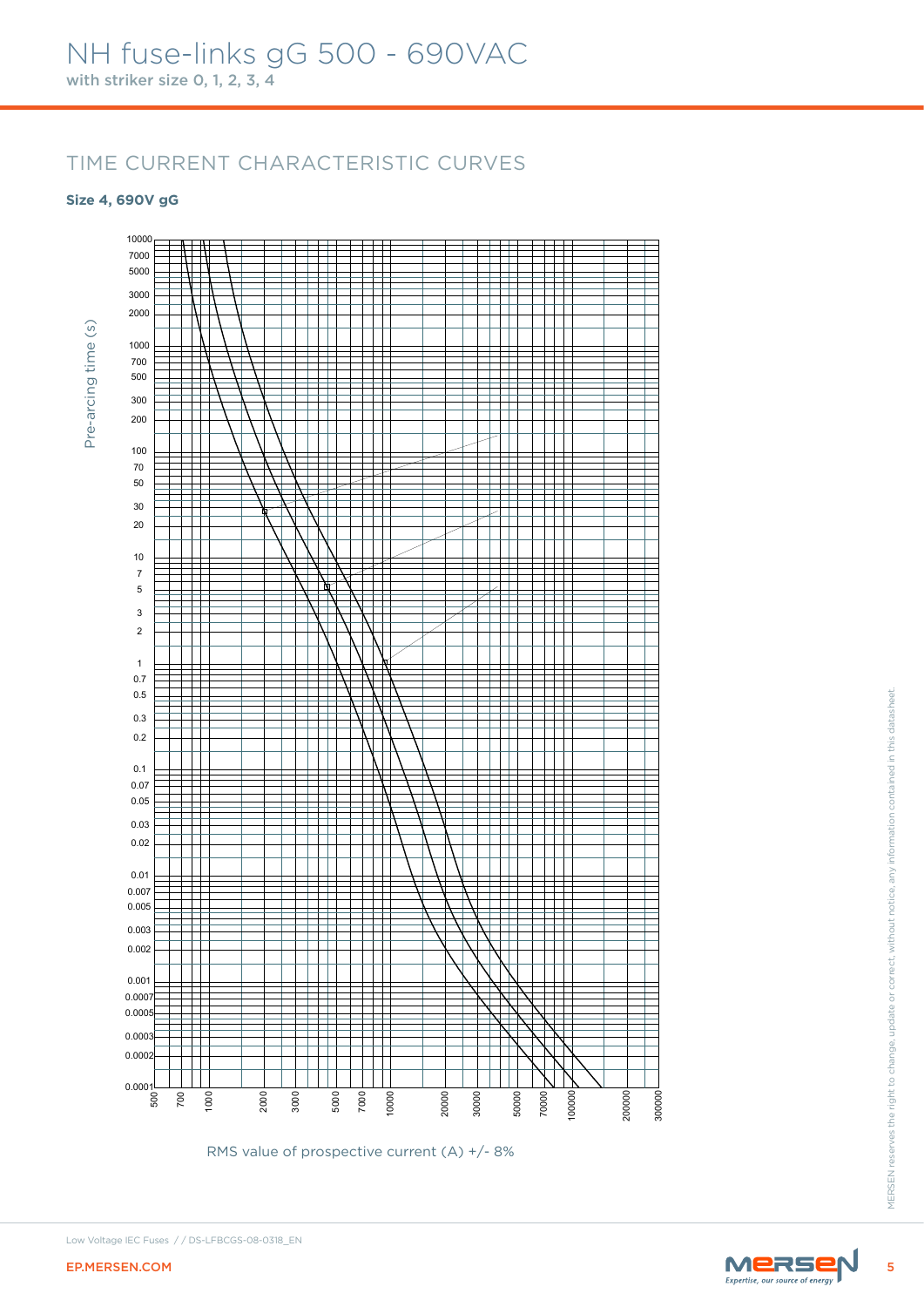#### **Size 0-1-2-3, 500V gG**

Pre-arcing time (s)

Pre-arcing time (s)

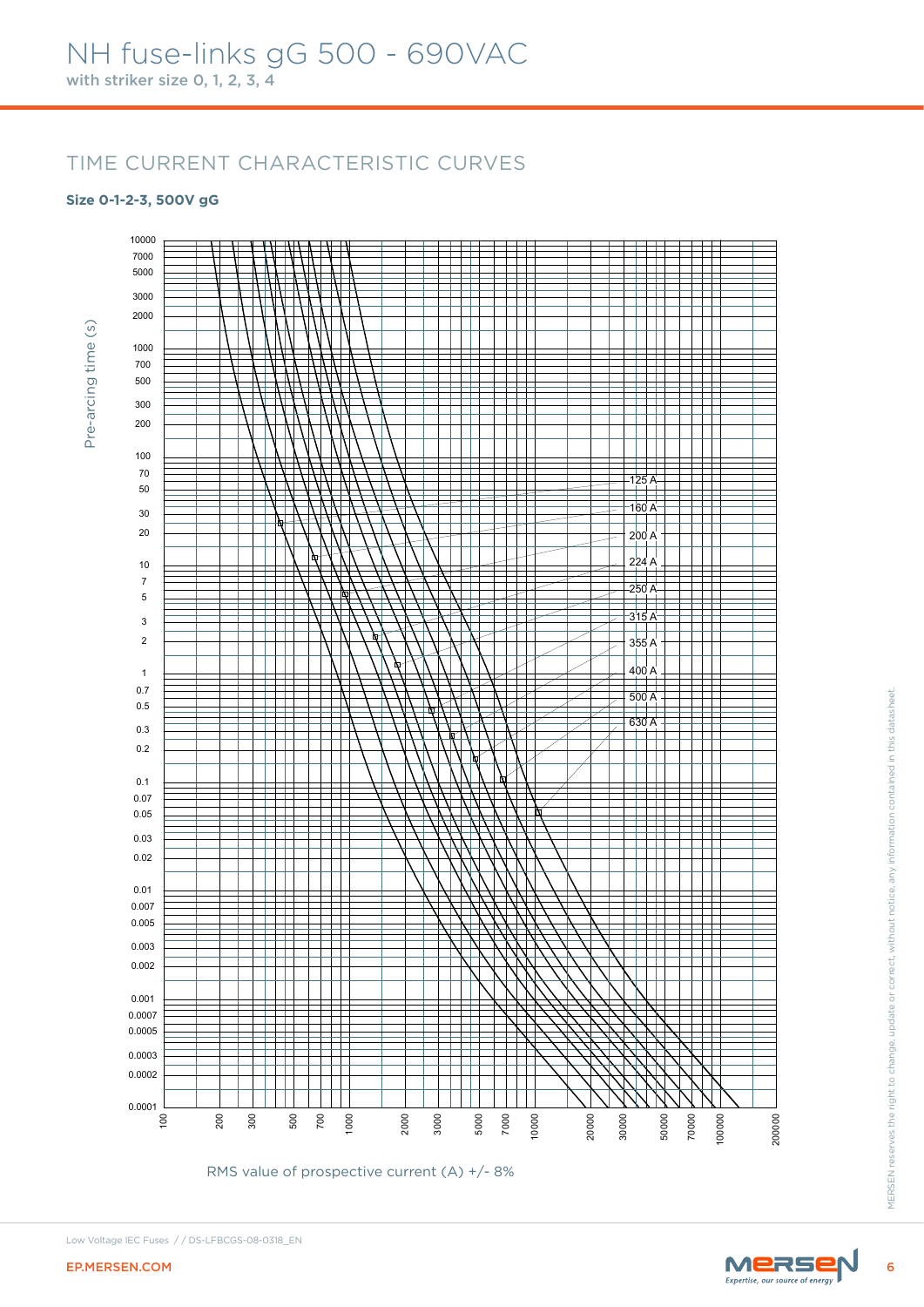#### **Size 4, 500V gG**





Low Voltage IEC Fuses / / DS-LFBCGS-08-0318\_EN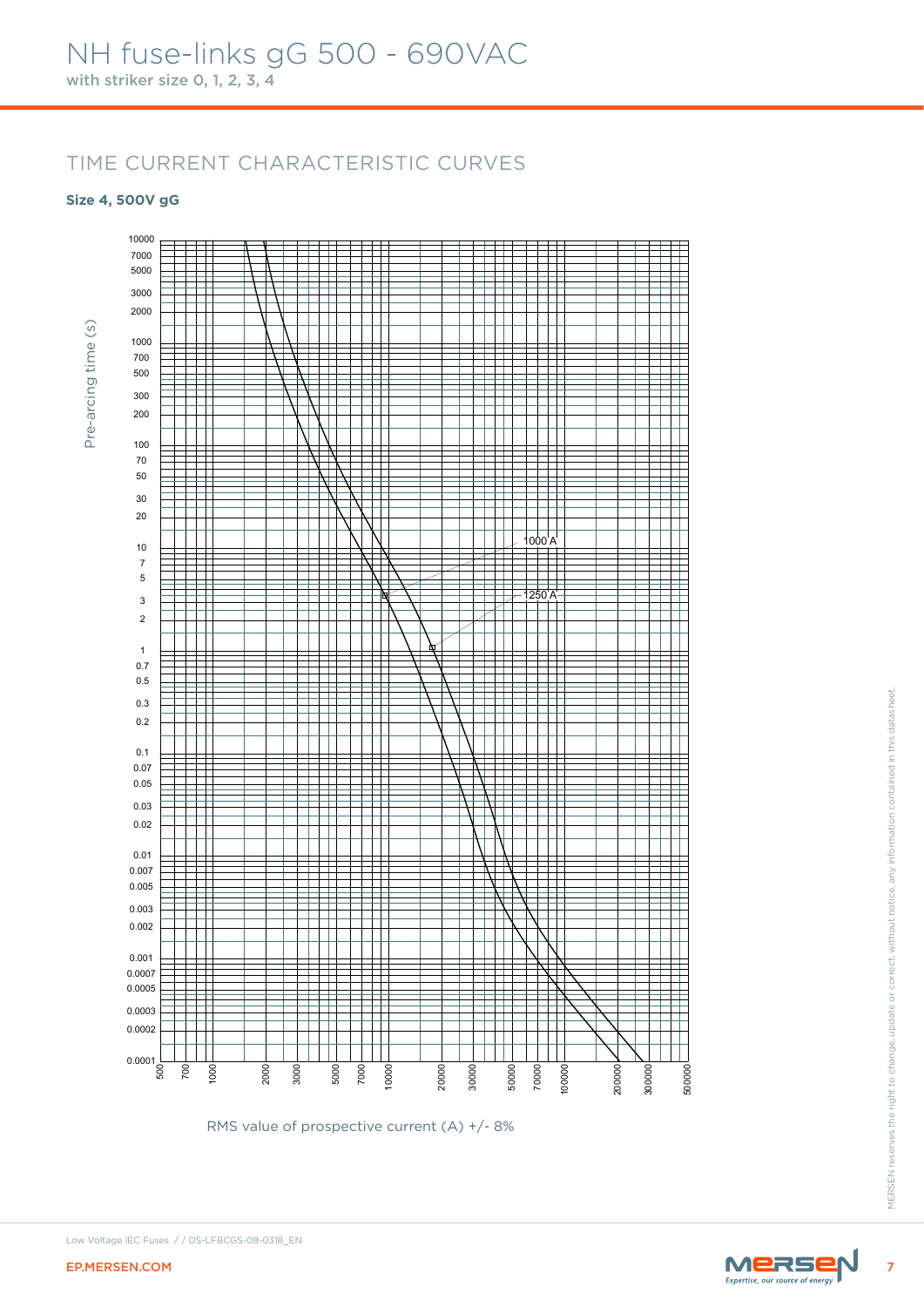### CUT-OFF CURRENT CHARACTERISTIC

#### **Size 0-1, 690V gG**





#### **Size 2-3, 690V gG**





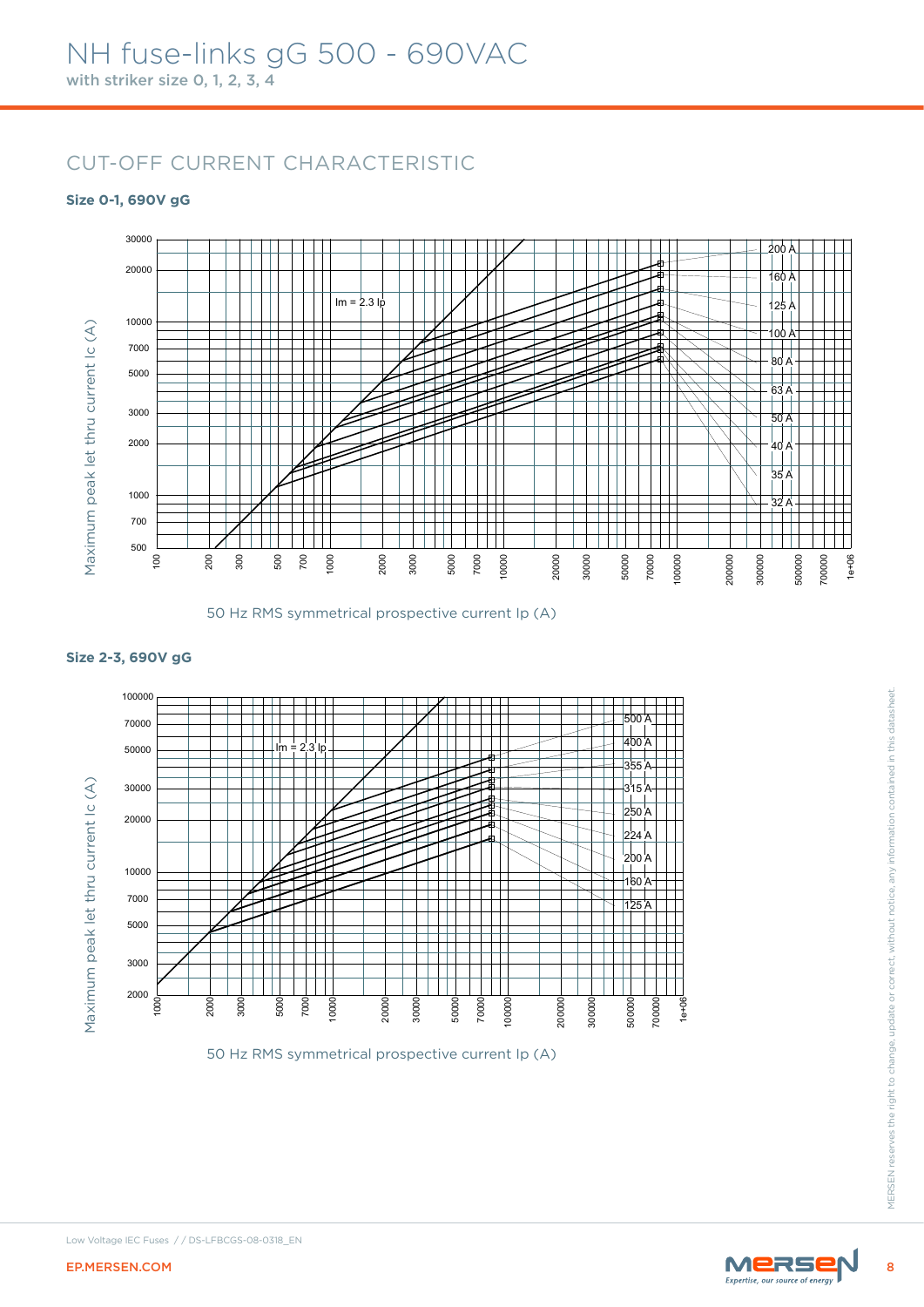### CUT-OFF CURRENT CHARACTERISTIC

#### **Size 4, 690V gG**





#### **Size 0-1-2-3, 500V gG**



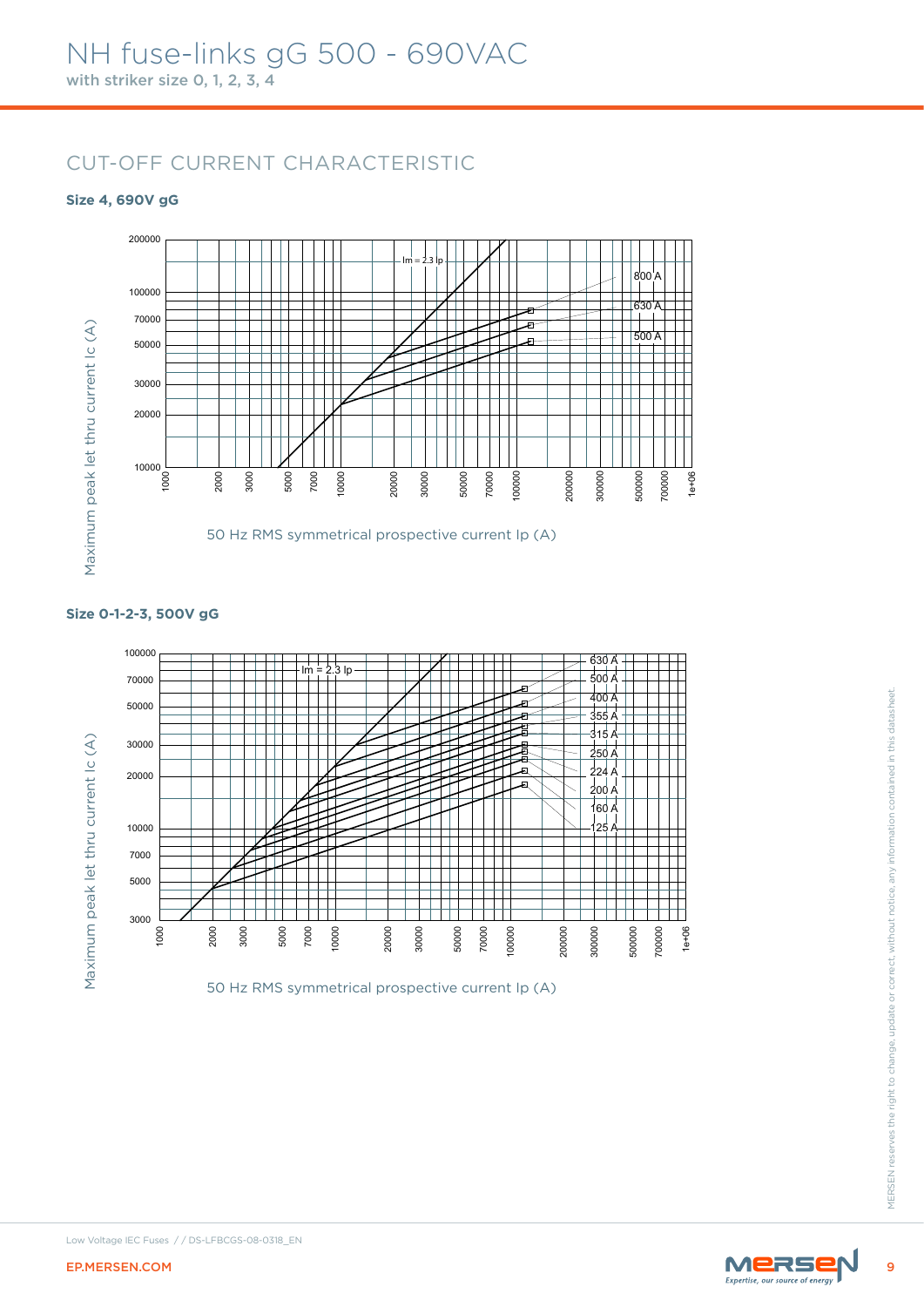### CUT-OFF CURRENT CHARACTERISTIC

#### **Size 4, 500V gG**



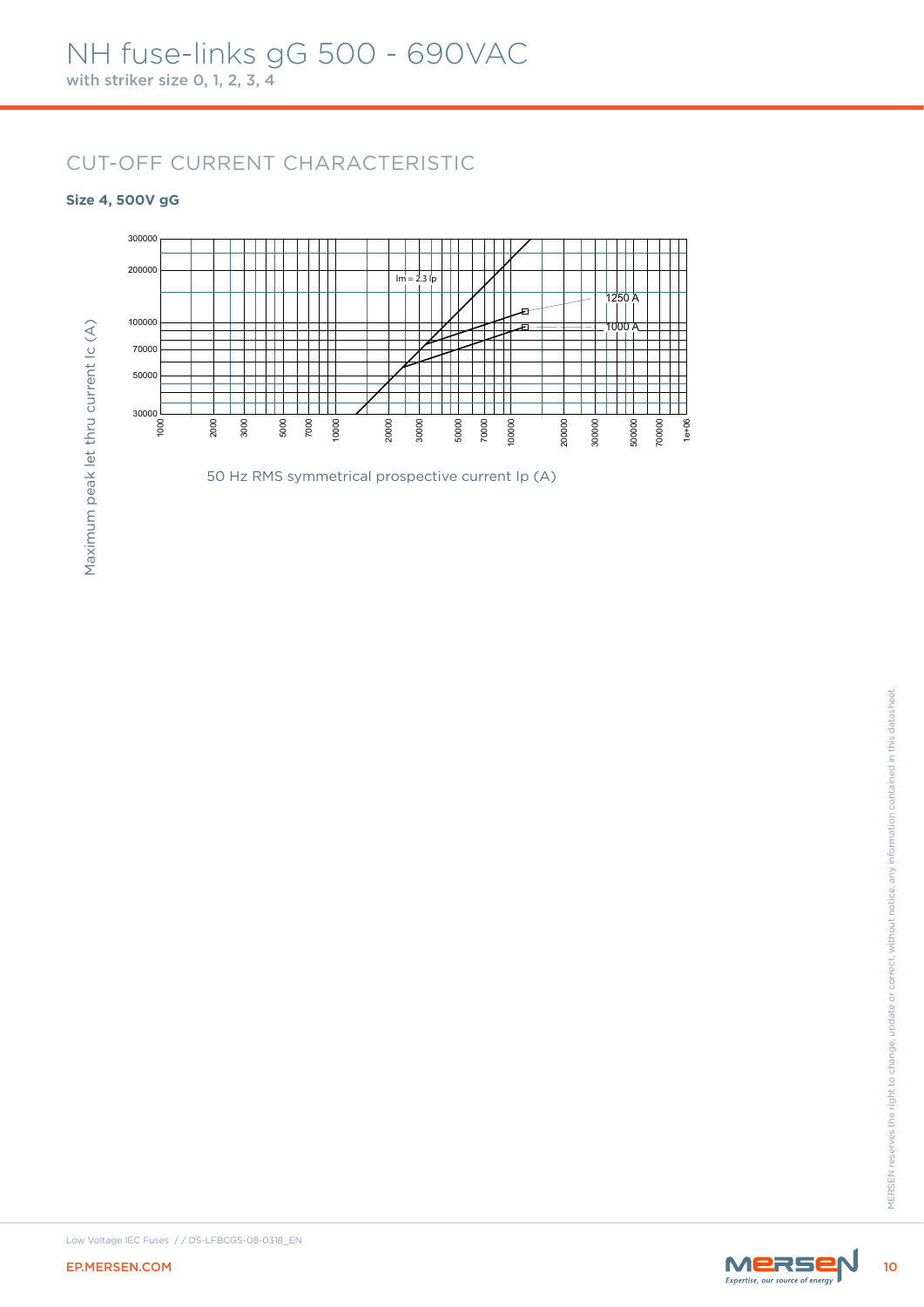#### **Size 0-1-2-3, 690V gG**



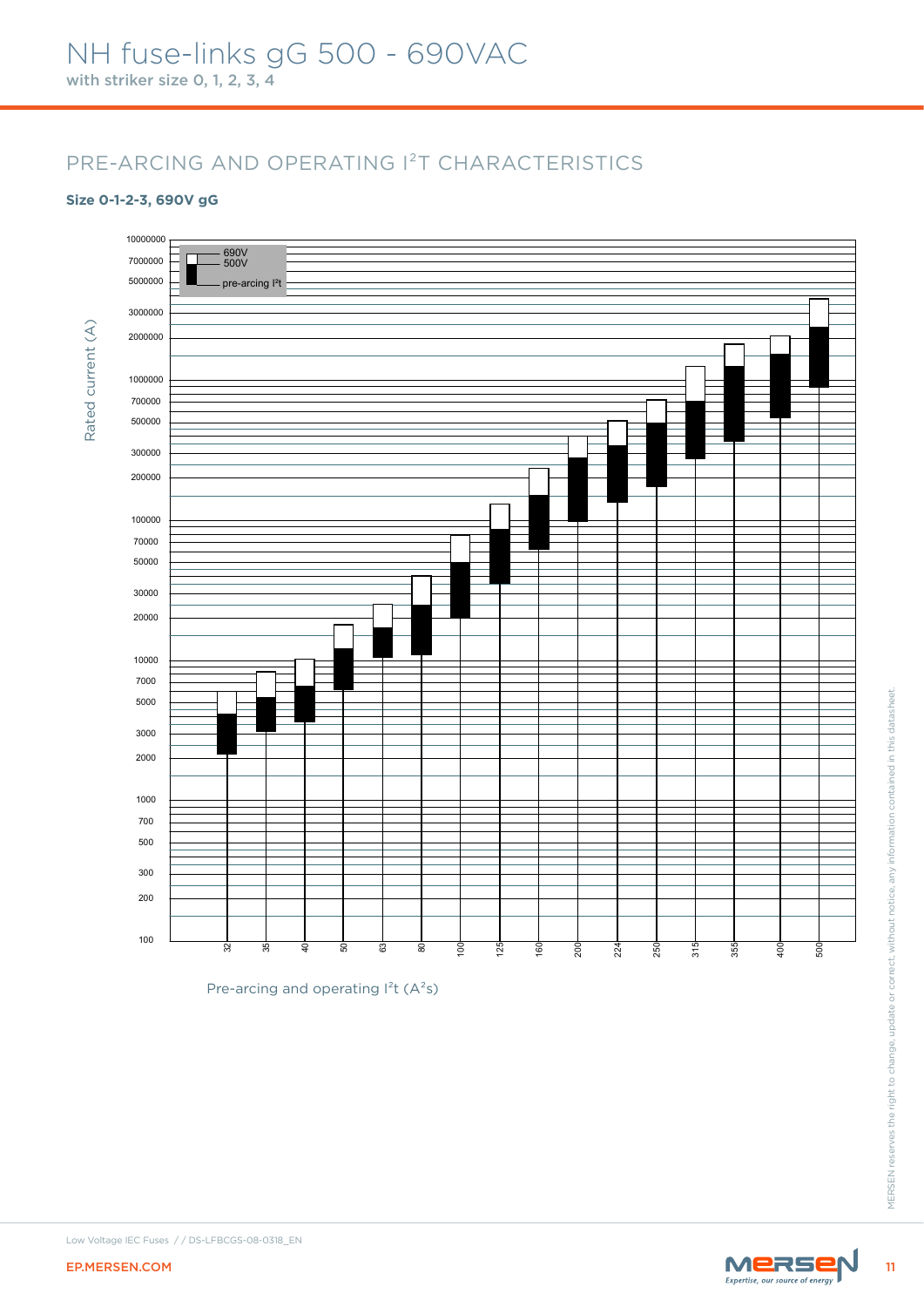#### **Size 4, 690V gG**



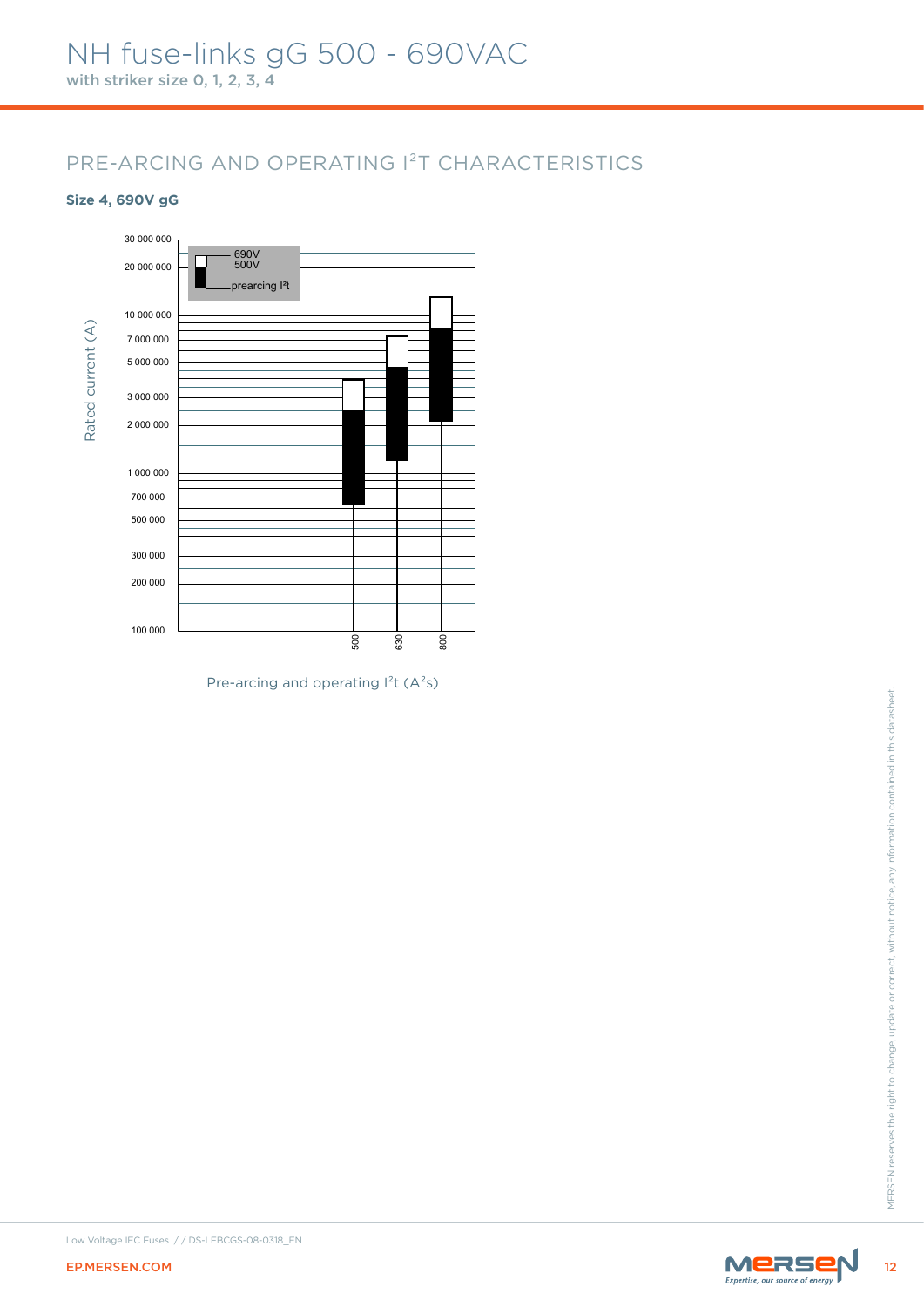#### **Size 0-1-2-3, 500V gG**



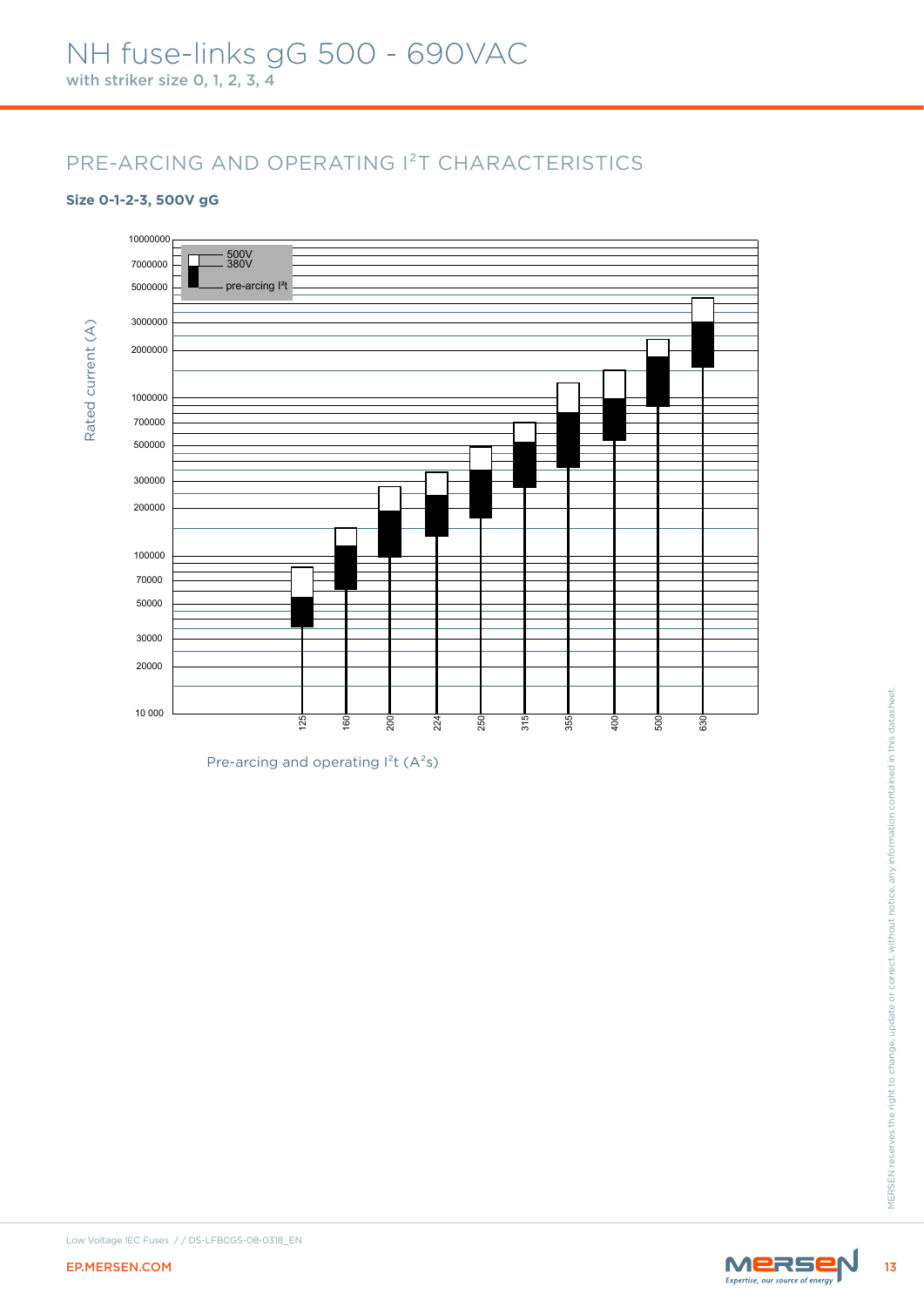#### **Size 4, 500V gG**





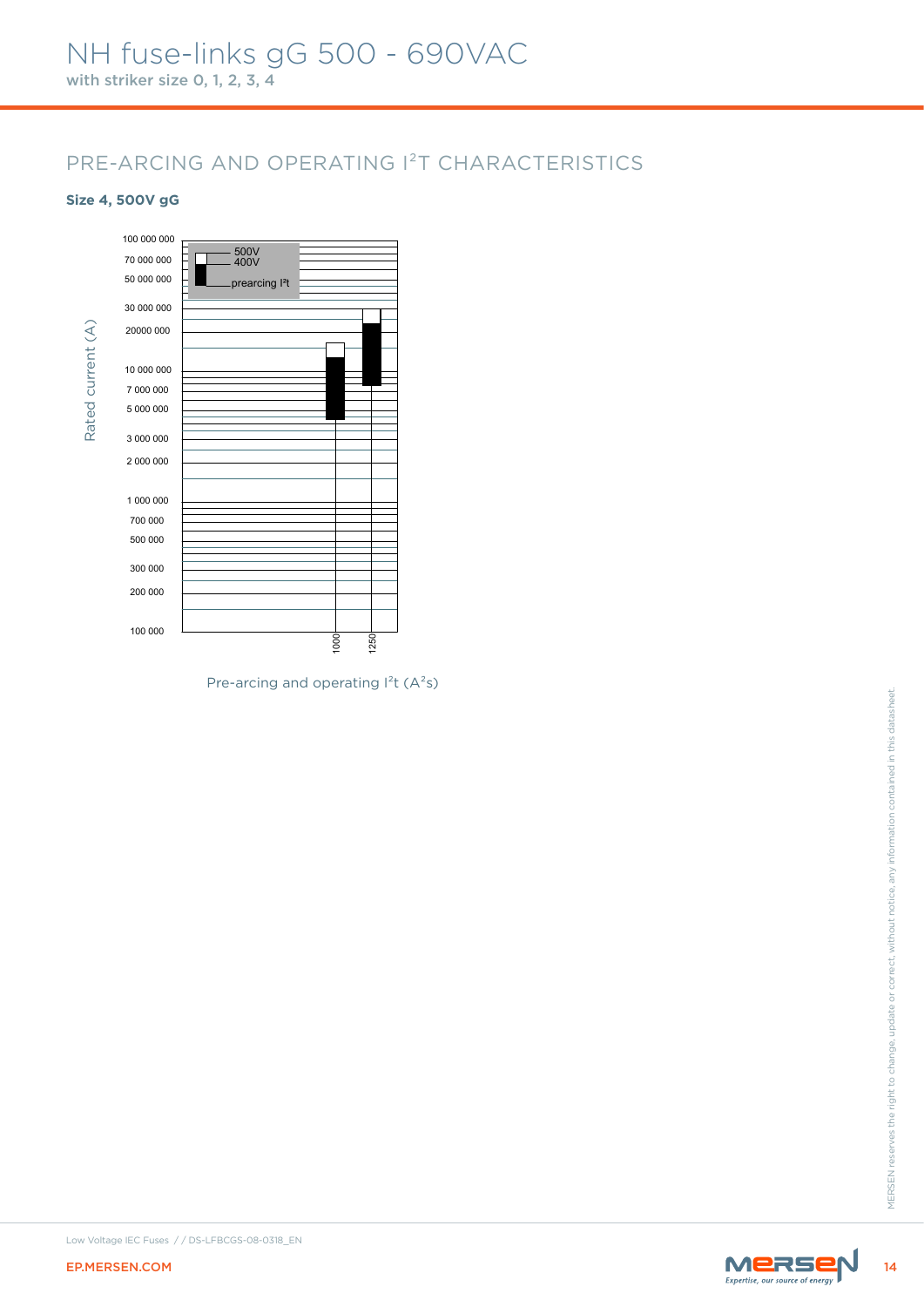



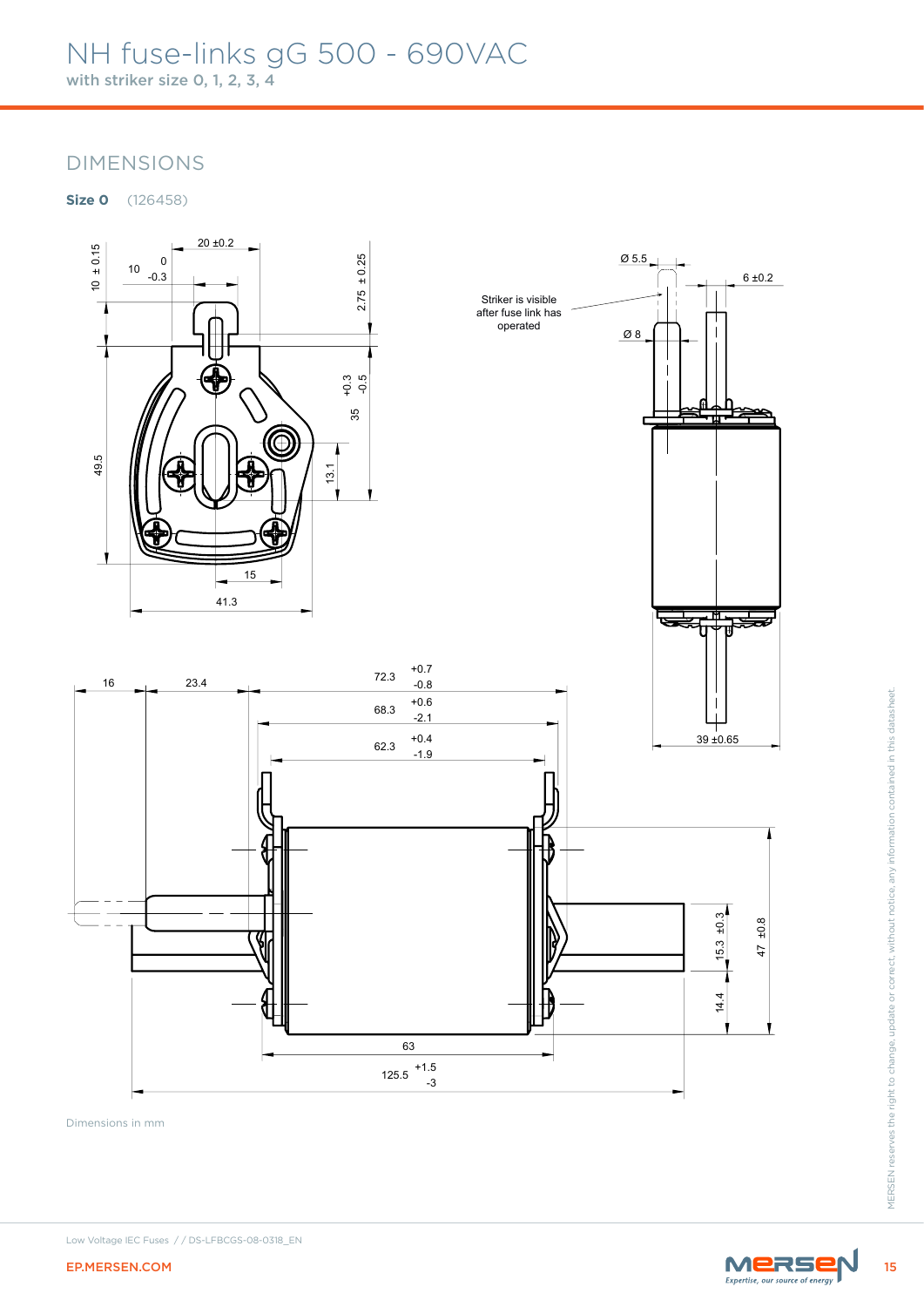



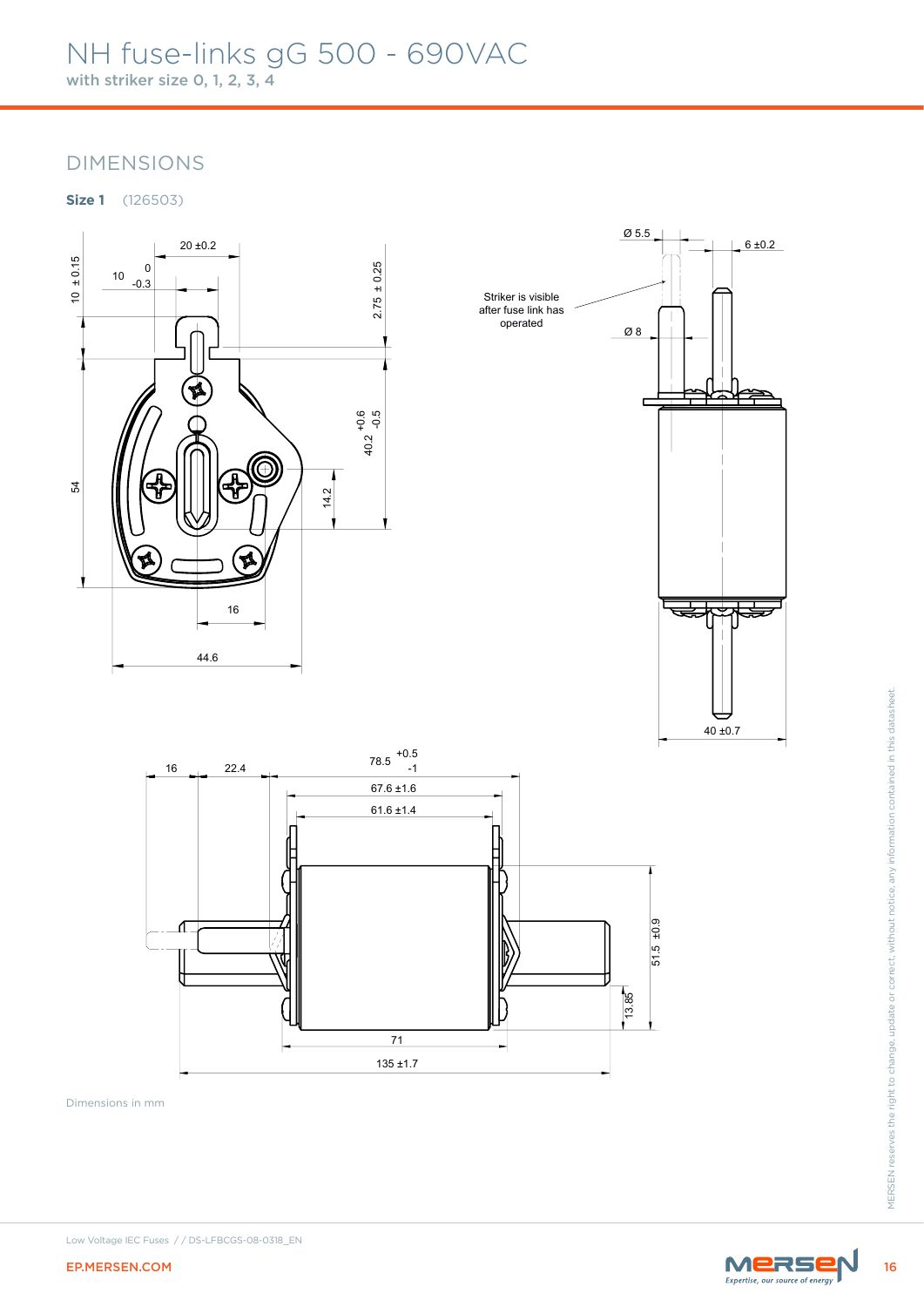**Size 2** (126505)



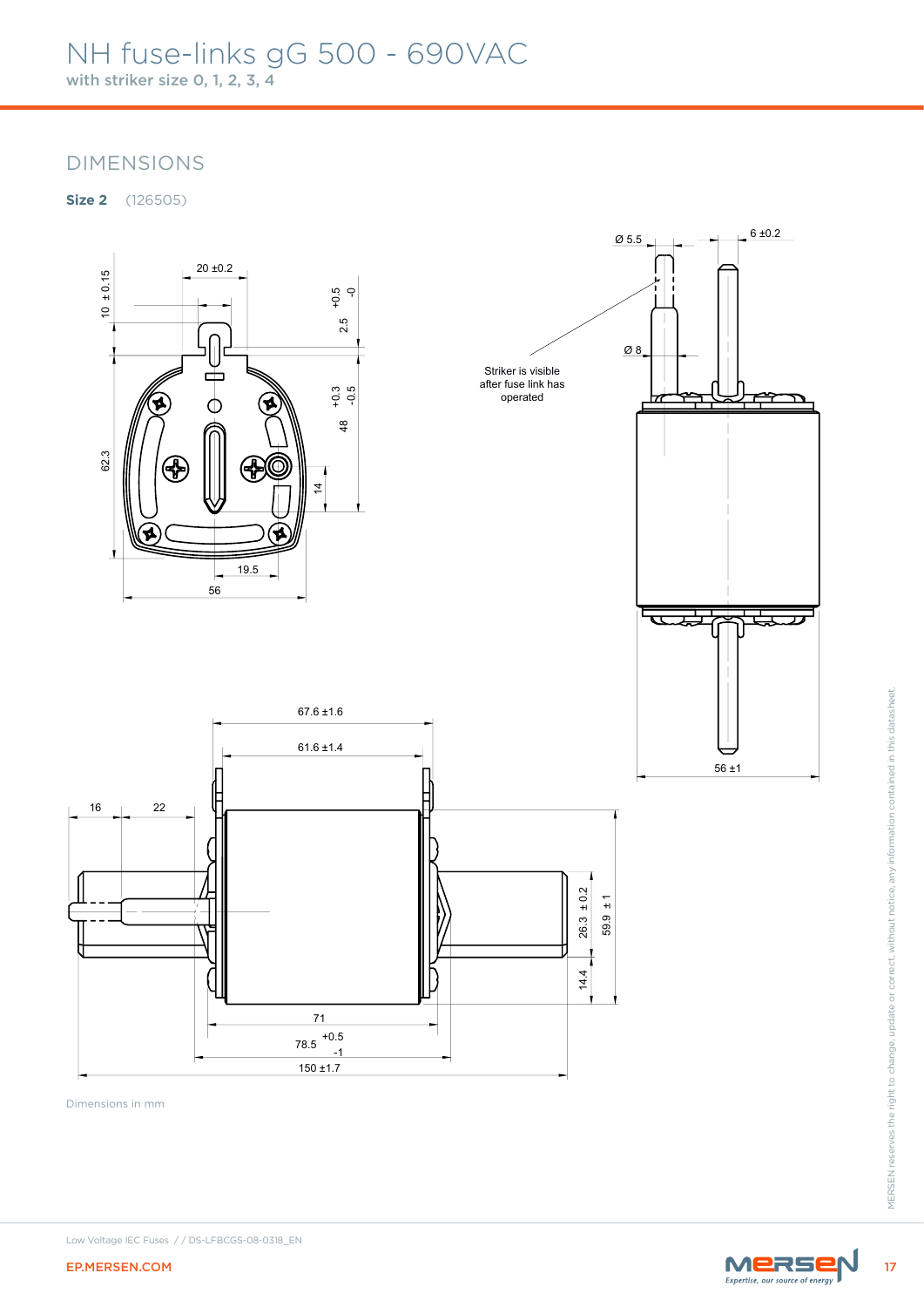